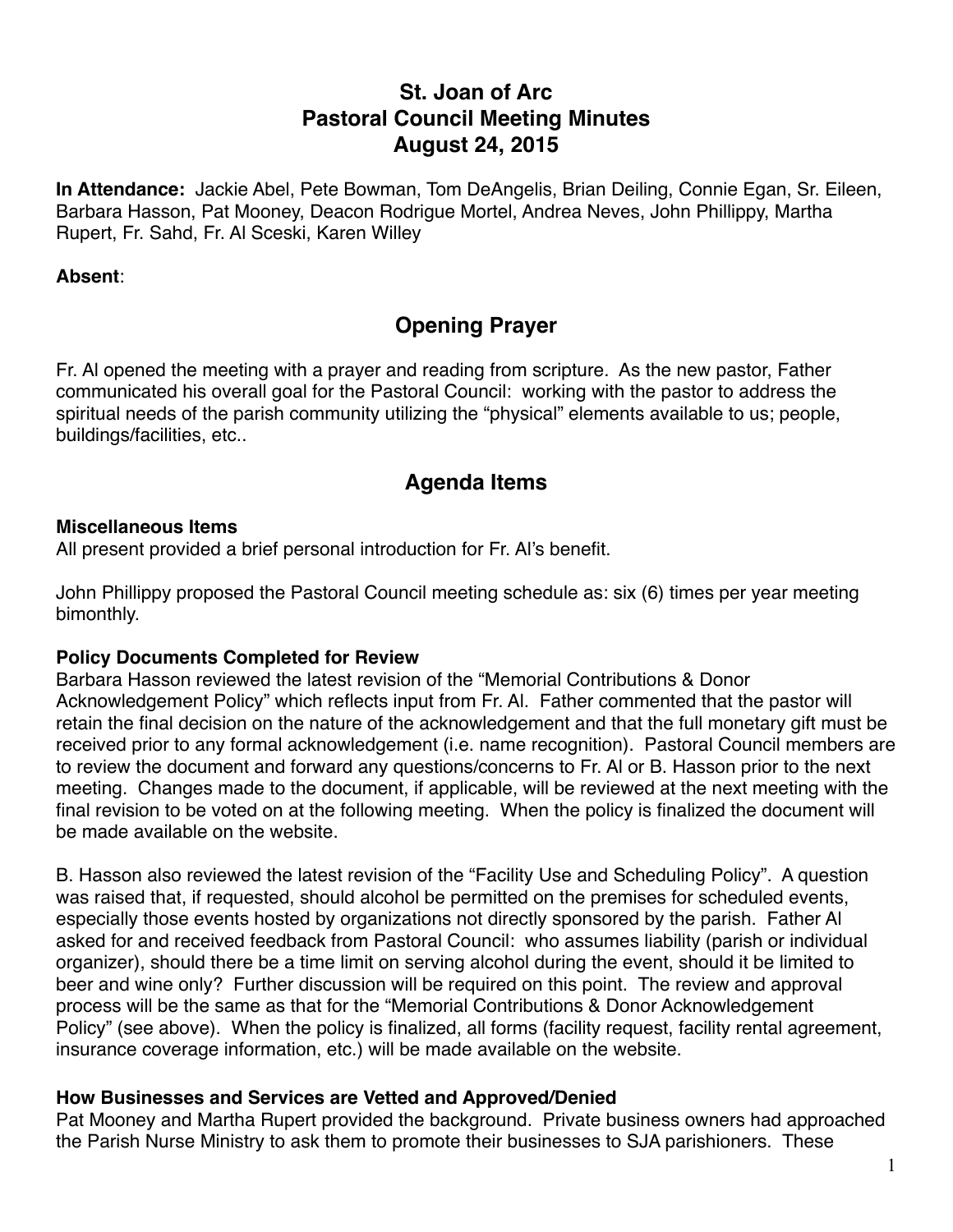particular businesses focused on senior care, however, it was noted that other companies may make similar requests and does SJA have a policy in place to respond. Currently, business advertisement is limited to the "advertisement section" of the bulletin. Fr. Al responded that, unless mandated by the diocese, he is not in favor of individual business promotion. One exception would be if the parish invited such business owners/representatives as speaker(s) to participate in a parish program.

### **First Day of School**

Sr. Eileen noted that the current enrollment at SJA for the 2015/2016 school year is 352. The theme for the school year is "Mercy" and each month the school will focus on a particular Corporal Work of Mercy.

The Middle States Commission team provided a positive report concerning SJA based on their May 2015 review. The full Commission will review all documentation and reaccreditation is expected in December 2015.

Three (3) student teachers will be at SJA during the school year: two (2) from Elizabethtown College and one (1) from Lebanon Valley College. The primary challenge for the school has been the completion of the personnel clearances. All teachers must be resubmitted for clearance. Also, as the PA state budget has not been approved, books that were to be purchased with state funds are not yet available.

## **Fr. Mario Visit to SJA**

M. Rupert and Deacon Mortel shared the current itinerary for Fr. Mario's September 10-14, 2015 visit. Aura Hill (journalist with The Hummelstown Sun) will pen an article for publication about the visit and SJA's long term relationship with Haiti. Fr. Al suggested that The Witness (Diocesan newspaper) also be contacted to report on the event.

## **Pastoral Council Membership Update**

J. Phillippy reviewed the current Pastoral Council membership. Current membership of eight (8) is less than the diocesan recommended minimum of twelve (12).

J. Phillippy also presented the list of nominees to the council. Jackie Abel noted that six (6) letters of nomination have been sent requesting an Accept/Decline response to the nomination. To date, four (4) responses have been received all noting "Accept". Fr. Al proposed that those accepting the nomination be invited to the next meeting for purposes of introduction. Father also suggested that membership terms be more inline with the school year versus the calendar year. As such, members who would transition off the council in December 2015, were asked to serve through May 2016. New members would begin their term May 2016. Recent council members begin/end their terms at the same time resulting in the membership count to vary. Father noted that past experience with a "lottery" to determine length of service addressed this: new members picked a 1, 2 or 3 year service note "out of a hat". Father also commented that with the number of parishioners at SJA, fifteen (15) to twenty (20) council members is ideal and the pastor can appoint members if circumstances dictate. Father continued that it certainly isn't ideal for all members to be "appointed" and that holding elections for membership is a "good thing" in that it promotes transparency. In addition, the diocese recommends the Pastoral Council be comprised of 50% elected and 50% appointed membership.

Sr. Eileen commented that the SJA school Board of Education has a yearly "rolling" membership: three (3) new members, three (3) members complete their term(s).